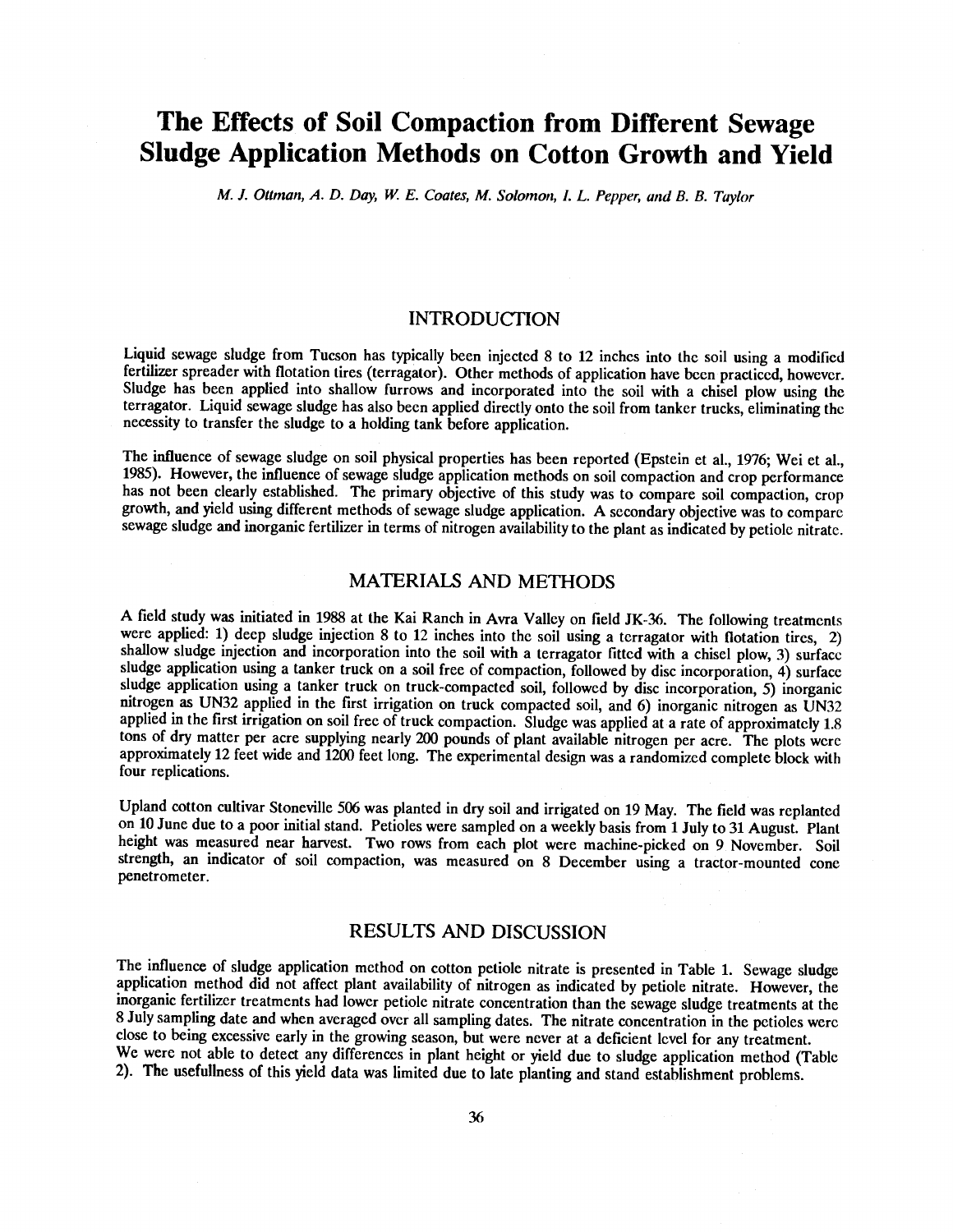The effect of sludge application methods on soil compaction was measured using a soil penetrometer. The results of the tests have not been fully summarized at the present time. However, preliminary indications are that soil compaction from the terragator was negligible, but the use of tanker trucks may result in considerable soil compaction.

#### REFERENCES

Epstein, E., J. M. Taylor, and R. L. Chaney. 1976. Effects of Sewage Sludge and Sludge Compost Applied to Soil on Some Soil Physical and Chemical Properties. J. Environ. Qual. 5:422-426.

Wei, Q. F., B. Lowery, and A. F. Peterson. 1985. Effect of Sludge Application on Physical Properties of a Silty Clay Loam Soil. J. Environ. Qual. 14:178-180.

|                   |  |                            |                               | Treatment                     |                              |                   |                    |            |
|-------------------|--|----------------------------|-------------------------------|-------------------------------|------------------------------|-------------------|--------------------|------------|
| Sampling<br>date* |  | Sludge,<br>deep<br>inject. | Sludge,<br>shallow<br>inject. | Sludge,<br>truck,<br>no traf. | Sludge,<br>truck,<br>traffic | Fert.,<br>traffic | Fert.,<br>no traf. | LSD<br>.05 |
|                   |  |                            |                               |                               | -ppm nitrate-N----           |                   |                    |            |
| Jul 1             |  | 25800                      | 25800                         | 26400                         | 25400                        | 22800             | 24400              | <b>NS</b>  |
| Jul 8             |  | 26600                      | 24900                         | 26500                         | 26500                        | 21700             | 22300              | 3278       |
| Jul 13            |  | 20900                      | 20200                         | 20600                         | 23400                        | 19900             | 18300              | <b>NS</b>  |
| <b>Jul 21</b>     |  | 16100                      | 15500                         | 17200                         | 17400                        | 15200             | 14700              | <b>NS</b>  |
| <b>Jul 27</b>     |  | 15900                      | 14300                         | 14800                         | 15600                        | 14300             | 13000              | <b>NS</b>  |
| Aug 3             |  | 16200                      | 16200                         | 15900                         | 15900                        | 14700             | 14300              | <b>NS</b>  |
| Aug 10            |  | 15800                      | 15100                         | 16000                         | 16400                        | 14600             | 12800              | <b>NS</b>  |
| Aug 17            |  | 10600                      | 8790                          | 9280                          | 10600                        | 9160              | 7300               | NS         |
| Aug $24$          |  | 7910                       | 8110                          | 7590                          | 8580                         | 6370              | 6490               | <b>NS</b>  |
| Aug 31            |  | 3790                       | 3380                          | 3140                          | 4000                         | 2080              | 1900               | NS         |
| Mean              |  | 16000                      | 15200                         | 15700                         | 16400                        | 14100             | 13500              | 1780       |

Table 1. Petiole nitrate concentration as influenced by sludge application method.

\* First flower = Jul 13; First boll = Aug 3; First open boll = Aug 24.